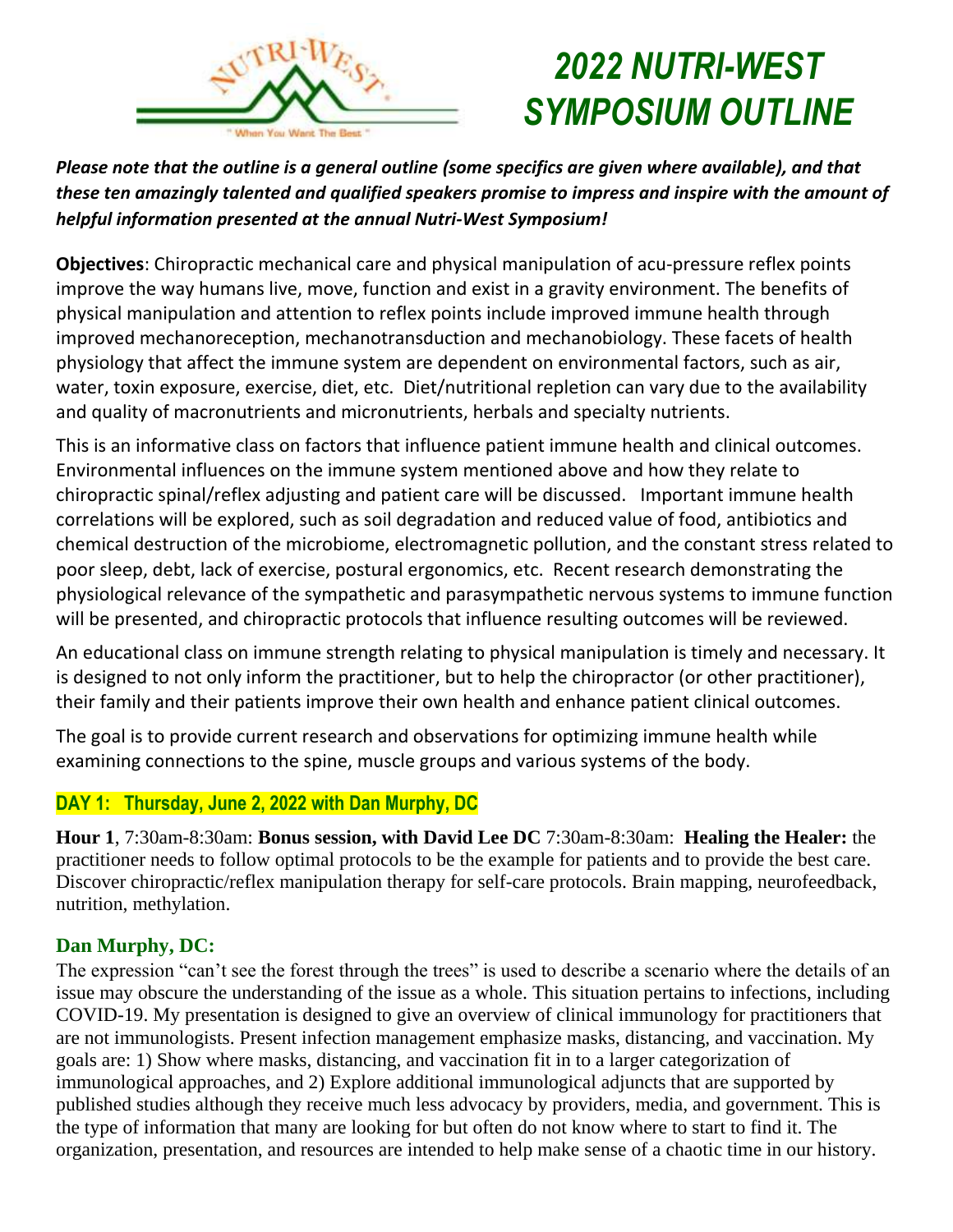But there is more. In 2020, the United States Centers for Disease Control and Prevention published a simple model to understand the causation of disease. It is called the Epidemiological Triad. Applying this information to our modern times will change everything. This presentation may change the way you think, live, practice, and plan. Perhaps the most important integrative overview ever presented in this format. Dan Murphy, DC

**Hour 2**, 8:30am-9:30am: Learn immune terms and physiology. An overview of clinical immunology for practitioners who are not immunologists.

**Hour 3**, 9:30am-10:30am: Learn about environmental factors affecting the immune system as they relate to chiropractic/physical manipulation of reflex points.

#### 10:30am-10:45am: **Break**

**Hour 4**, 10:45am-11:45pm: Learn to explore relationships between recent research in immunology and benefits to physical manipulation and therapy.

**Hour 5**, 11:45pm-12:45pm: Learn how to take individual approaches when developing protocols for the best outcome.

#### 12:45pm-1:45pm: **Lunch**

**Hour 6**, 1:45pm-2:45pm: Nervous system pathways, synapses, neurotransmitters etc. and how they interconnect to chiropractic adjustments that can be optimized for maximum beneficial immune health.

**Hour 7**, 2:45-3:45: Analyze efficient chiropractic/physical manipulation of reflex points and lifestyle protocols that strengthen the immune system and find out why they work. Intro to an Integrative overview of modern times and relation to immunity and responses.

#### 3:45pm-4:00pm: **Break**

**Hour 8**, 4:00pm-5:00pm: Learn about how the current world situation and viral assaults factor into the suggested protocols. Explain where masks, distancing, and vaccination fit in to a larger categorization of immunological approaches, and explore additional immunological adjuncts that are supported by published studies although they receive much less advocacy.

**Hour 9**, 5:00pm-6:00pm: In 2020, the United States Centers for Disease Control and Prevention published a simple model called the Epidemiological Triad. This session applies this information to our modern times. Recap and summarize the most efficient means and protocols to optimize immune health and outcomes.

## 6:00pm-6:30pm: **Food and beverage reception**

## **Hours 10 & 11**: 6:30pm-8:30pm: **Evening session with Dan Murphy DC. Documentation**

## **DAY 2 Friday, June 3, 2022 Morning session with Brandon Lundell, DC**

**Hour 1**, 7:30am-8:30am: **Bonus session**, **with Richard Belli**, **DC. DACNB, FABNN** The Vagus Nerve and Inflammation. A perspective of the immune system that examines the vagus nerve immune reflex, a modulator of inflammation and immune function. The practitioner will learn how to analyze and correct vagal dysfunction, structurally and chemically, as well as with electro-stim (for acu-reflex points), and laser. The practitioner will also learn how to analyze acetylcholine dysfunction, and what cofactors and products are necessary to support vagus corrections.

*Additional info:* In 2015 Scientific American published an article by Kevin Tracey M.D., highlighting his Vagus Nerve research and discovery of the Vagus Immune Reflex. Dr. Tracey discovered that the Vagus Nerve and the immune reflex are very powerful modulators of inflammation and immune dysfunction. Dr. Tracey and his research team discovered not only that the Vagus Nerve has a very powerful anti-inflammatory effect, but it also modulates the immune system.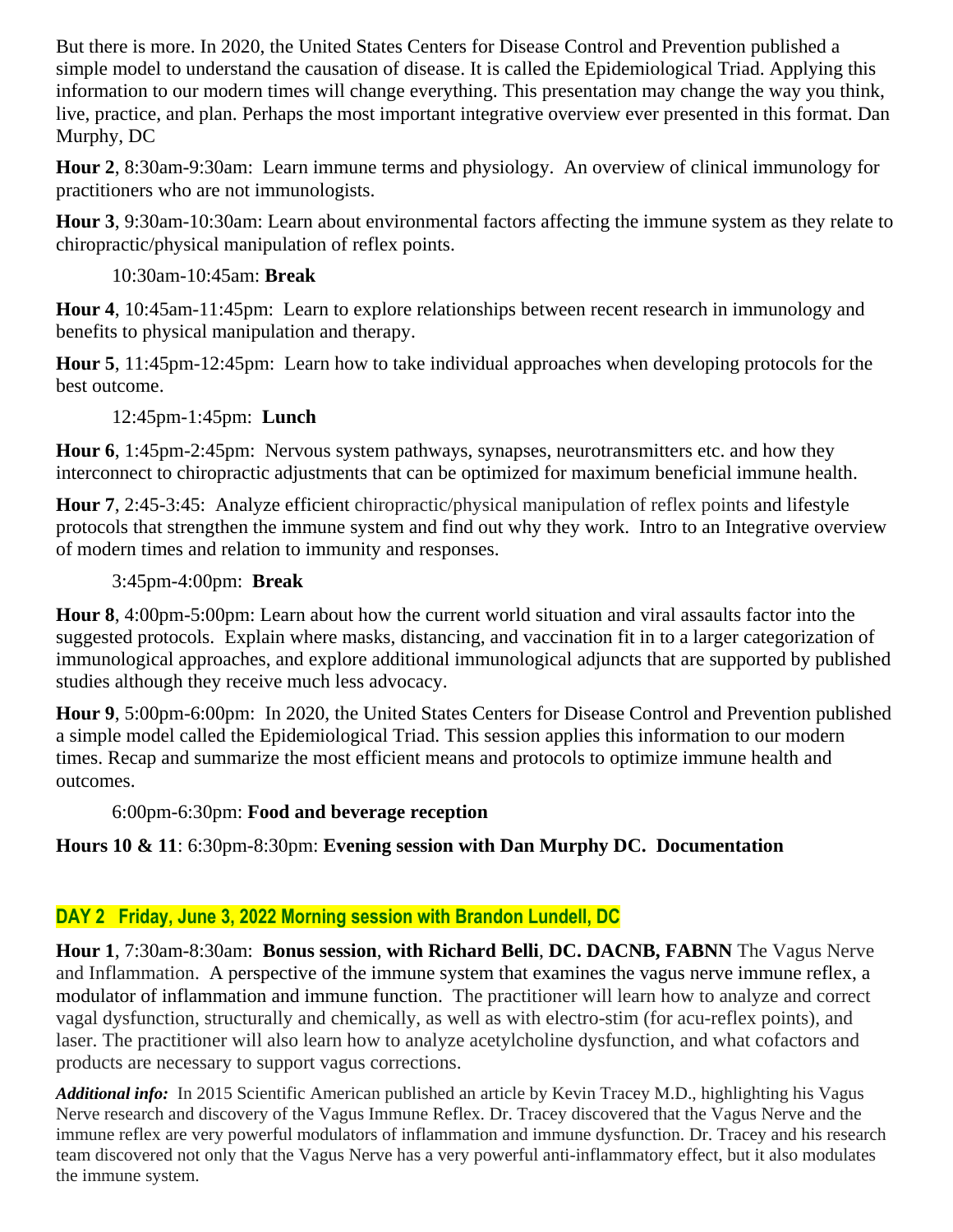This research has propelled that Vagus nerve to the forefront of health care. Normalizing Vagal function is essential to treatment of difficult patients that are inflamed and have excess or insufficient immune activity. The practitioner will learn how to analyze and correct Vagal dysfunction, structurally, chemically, as well as with electro stim, and laser. The practitioner will also learn how to analyze Acetylcholine dysfunction, and what cofactors and products are necessary to support Vagus corrections. All of this will provide a powerful tool that will help with difficult and chronic patients.

I. Inflammation, the Root Cause of Most Disease

- II. Researchers have discovered that the Vagus nerve forms a reflex regulates the immune system and inflammation
- III. Brief Anatomy and Physiology of the Vagus Nerve
- IV. Review of Vagus Nerve Research and Discovery of the Vagus Immune Reflex
- V. Description and Function of the Sensory and Motor Arc that Makes up the Immune Reflex
- VI. The Vagus Nerve and Turning Down Inflammation
- VII. Acetylcholine as the Vagal Neurotransmitter
	- a. Causes of diminished Acetylcholine
	- b. Cofactors for Acetylcholine production
	- c. Nutri-West products that enhance Acetylcholine production
- VIII. Structural Corrections for Vagal Dysfunction
- IX. Electrical Stimulation of the Vagus Nerve
- X. Laser Stimulation of the Vagus Nerve

# **Brandon Lundell, DC**

**Hour 2**, 8:30am-9:30am: Learn about critical associations of laboratory tests, immune function and chiropractic care/acupoint therapy.

**Hour 3**, 9:30am-10:30am: Explore key immune system players in the news and why they are headlining. Importance of mitochondrial health and implications. Why mitochondriopathies are the great masquerader of hidden/chronic illness.

## 10:30am-10:45am: **Break**

**Hour 4**, 10:45am-11:45am: Learn about pre-gestational influences on the immune system and outcomes. Chronic viral attacks. Environmental influences on genetic programming. Importance of testing: blood, urine, stool, GI, toxins, nutrient, etc, etc.

**Hour 5**, 11:45am-12:45pm: Review protocols for incorporating informational tests into the suggested recommendations for diet, lifestyle and chiropractic care for strengthening the immune system.

## 12:45pm-1:45pm: **Lunch (sponsored by Nutri-West)**

# **DAY 2: Friday, June 3, 2022 Afternoon session with Jared Allomong, DC**

**Hour 6**, 1:45pm-2:45pm: Learn about genetics and influences on behavior, symptoms and specifically the immune system.

**Hour 7**, 2:45pm-3:45pm: Symptoms arising from genetically expressed immune-related SNPs (single nucleotide polymorphisms).

## 3:45pm-4:00pm: **Break**

**Hour 8**, 4:00pm-5:00pm: Behavioral/symptomology questionnaires combined with chiropractic analysis to determine environmentally expressed genes and gene variations. Learn about the correlations to common complaints seen in the chiropractic office.

**Hour 9**, 5:00pm-6:00pm: Bringing it all together: How to incorporate DNA reports, symptomology questionnaires, and chiropractic analysis/manipulation of reflex points to develop the individualized protocols needed for optimal health outcomes.

# 6:00pm-6:30pm: **Food and Beverage Reception**